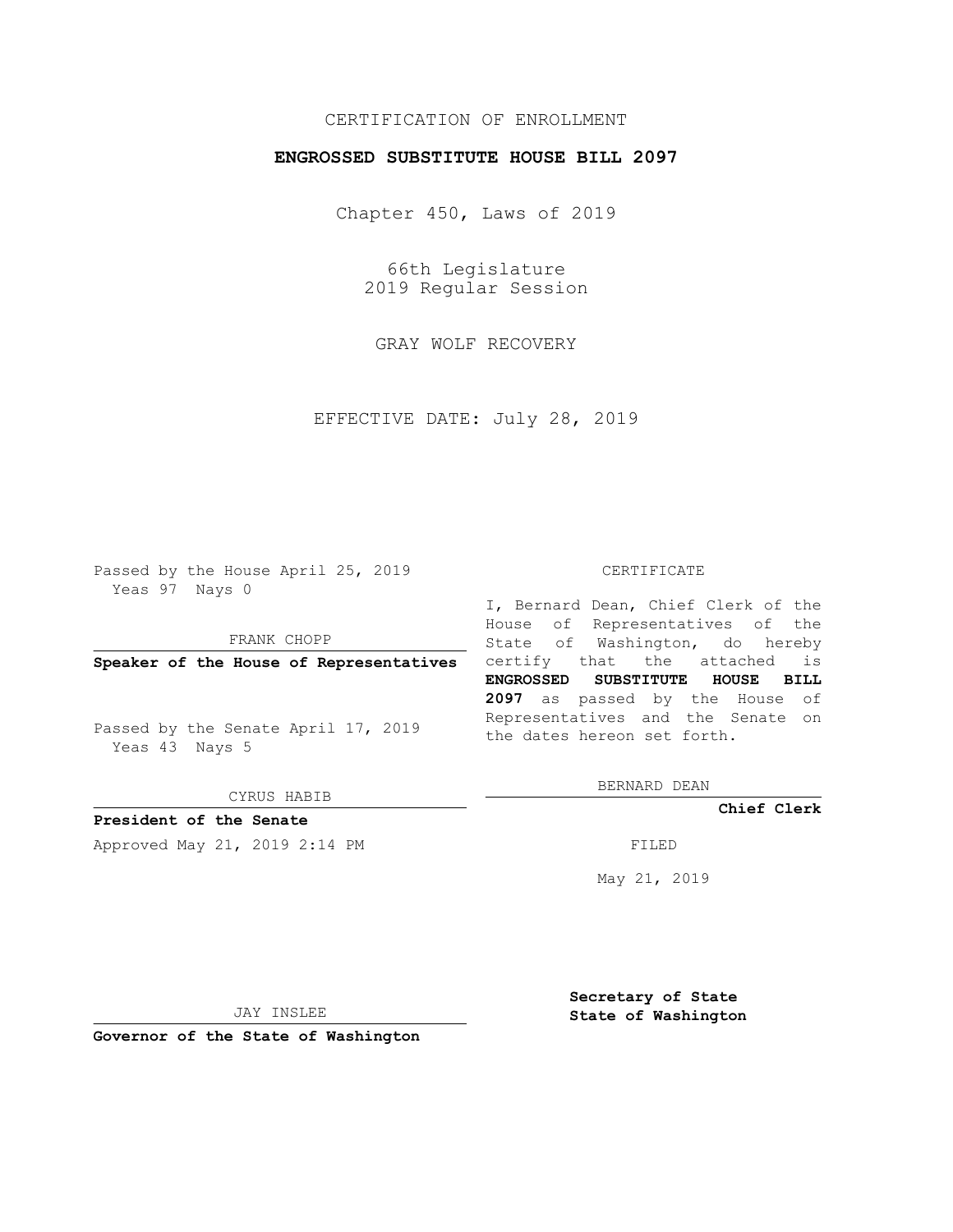### **ENGROSSED SUBSTITUTE HOUSE BILL 2097**

AS AMENDED BY THE SENATE

Passed Legislature - 2019 Regular Session

# **State of Washington 66th Legislature 2019 Regular Session**

**By** House Appropriations (originally sponsored by Representatives Kretz, Chapman, Springer, Blake, Pettigrew, Dent, Schmick, Dye, Maycumber, Wilcox, and Corry)

READ FIRST TIME 03/01/19.

 AN ACT Relating to addressing statewide wolf recovery; amending 2 RCW 16.76.020; adding a new section to chapter 77.12 RCW; adding a new section to chapter 77.36 RCW; and creating new sections.

BE IT ENACTED BY THE LEGISLATURE OF THE STATE OF WASHINGTON:

 NEW SECTION. **Sec. 1.** (1) It is the legislature's intent to support full recovery of gray wolves in Washington state in accordance with the department of fish and wildlife's 2011 wolf recovery and management plan and state law. It is also the legislature's intent to support the livestock industry and rural lifestyles and ensure that state agencies and residents have the tools necessary to support coexistence with wolves.

 (2) The wolf plan requires that the department of fish and wildlife conduct a review of the effectiveness of the plan's implementation every five years. The legislature finds that because the regional recovery goals have been exceeded in the eastern Washington recovery region, but not yet in other regions, it is timely for the department of fish and wildlife to conduct a periodic status review and recommend to the state fish and wildlife commission 19 whether a change in status is warranted.

 (3) Furthermore, the legislature recognizes that management of wolf-livestock conflict is key to both wolf recovery and public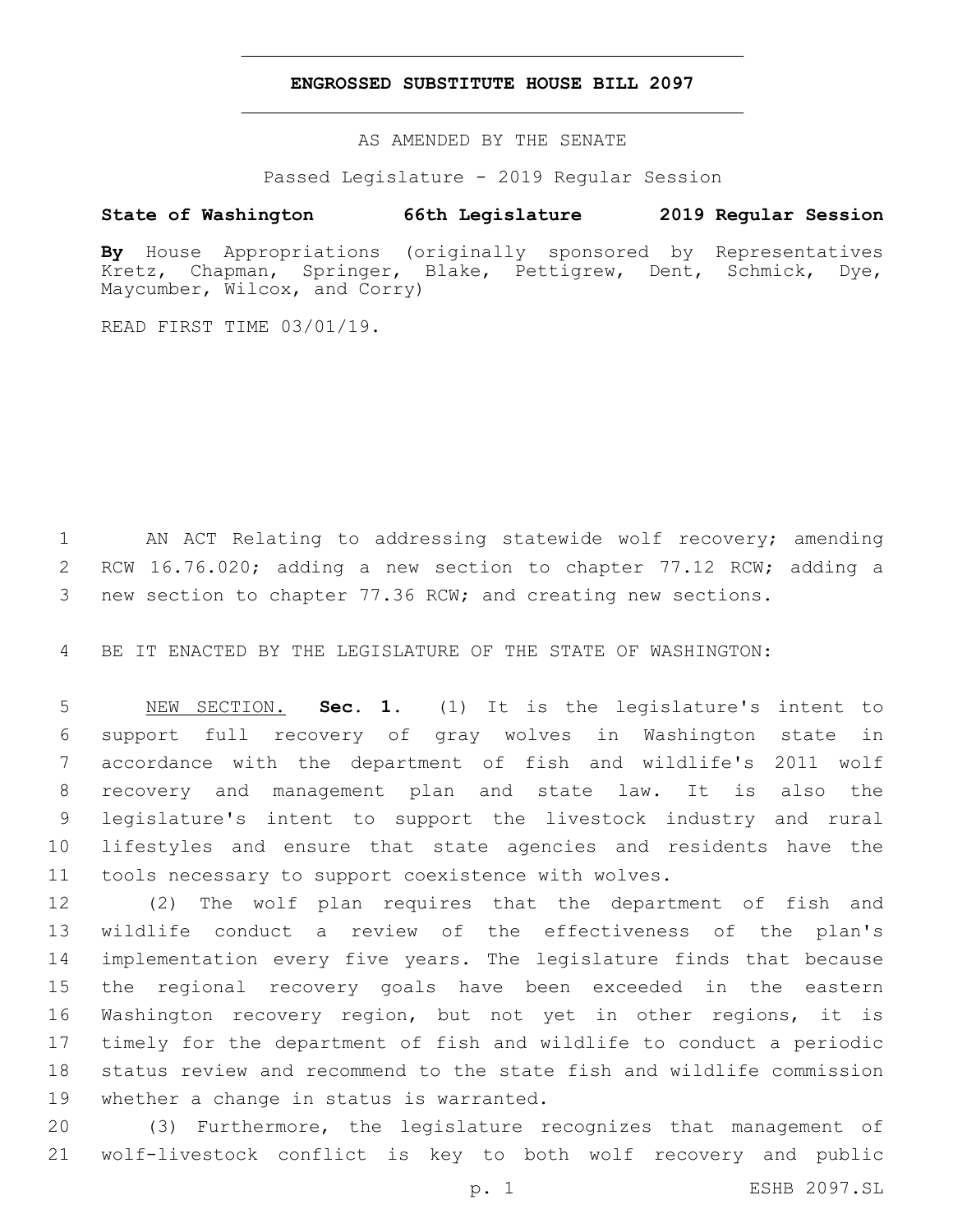acceptance of wolves in rural areas and that as the wolf population grows, and even after it achieves recovery, stable and adequate funding for nonlethal wolf deterrence will be needed to support livestock producers and the livestock industry and minimize the need for lethal removal of wolves. As such, it is the intent of the legislature, regardless of the listing status of gray wolves, to continue to sufficiently fund nonlethal deterrents for minimizing depredation of livestock by wolves. Proactive deterrence and community collaboration, as set forth in RCW 16.76.020, are necessary to reduce conflict between wolves and livestock and will be important for maintaining the economic viability of the livestock industry, the state's wolf populations, and public acceptance of wolves in northeast Washington after wolves have recovered and have been 14 delisted.

 (4) Further, the legislature intends to expand funding and personnel resources in the department of fish and wildlife for similar nonlethal deterrent efforts to mitigate conflicts statewide, as wolves recover in the remainder of the state beyond northeast 19 Washington.

 NEW SECTION. **Sec. 2.** A new section is added to chapter 77.12 21 RCW to read as follows:

 The department shall implement conflict mitigation guidelines that distinguish between wolf recovery regions, identified in the 2011 wolf conservation and management plan, that are at or above the regional recovery objective and wolf recovery regions that are below the regional recovery objective. In developing conflict management guidelines, the department shall consider the provisions of its 2011 wolf recovery and management plan, and all regional plans must include proactive nonlethal deterrents regardless of listing status.

 NEW SECTION. **Sec. 3.** A new section is added to chapter 77.36 31 RCW to read as follows:

 The department shall maintain sufficient staff resources in Ferry and Stevens counties for response to wolf-livestock conflict on an ongoing basis and for coordination with livestock producers on the continued implementation of proactive nonlethal deterrents.

 **Sec. 4.** RCW 16.76.020 and 2017 c 257 s 3 are each amended to 37 read as follows: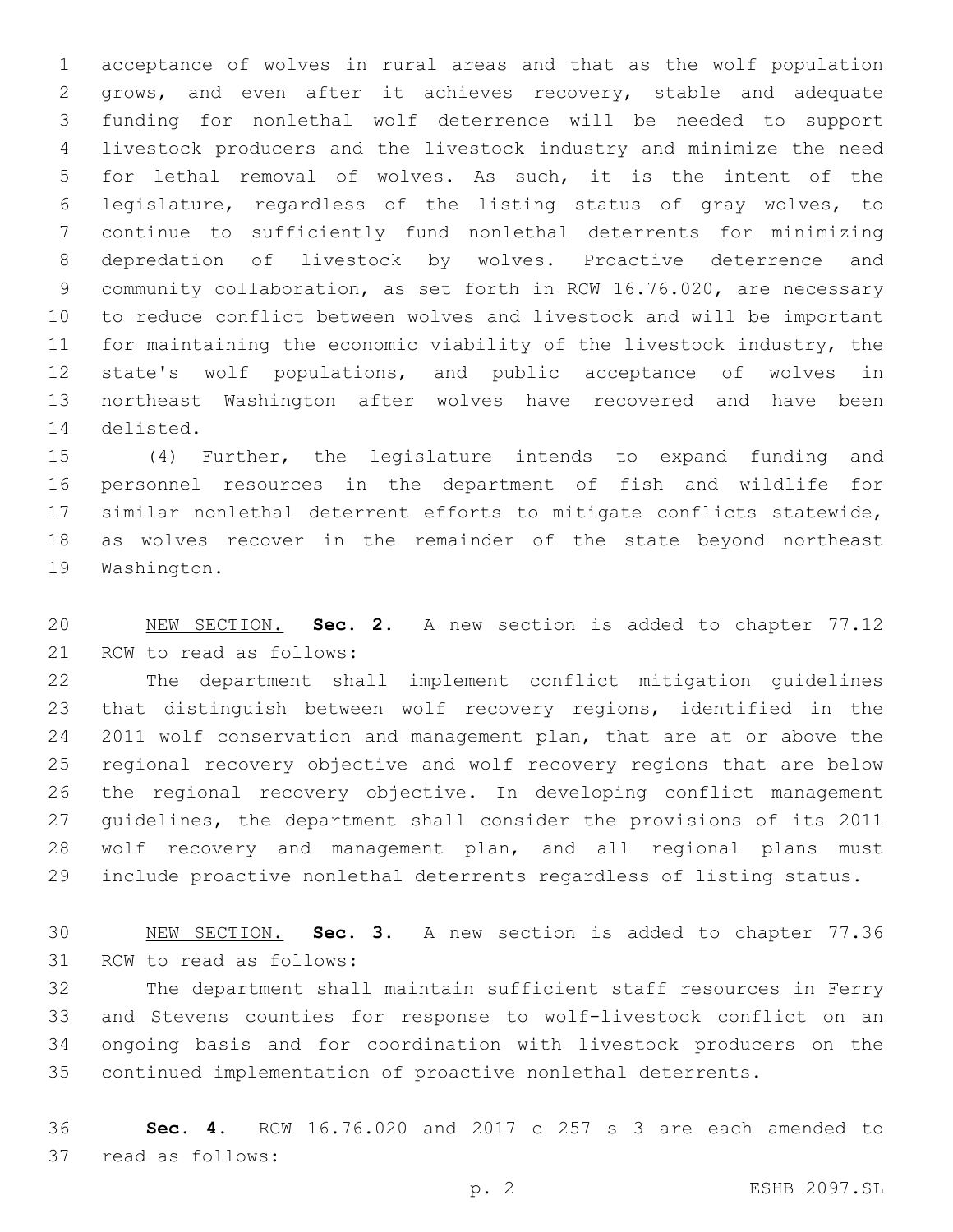(1) The northeast Washington wolf-livestock management grant is created within the department. Funds from the grant program must be used only for the deployment of nonlethal deterrence resources in any Washington county east of the crest of the Cascade mountain range that shares a border with Canada, including human presence, and locally owned and deliberately located equipment and tools.

 (2)(a) A four-member advisory board is established to advise the department on the expenditure of the northeast Washington wolf- livestock management grant funds. Advisory board members must be knowledgeable about wolf depredation issues, and have a special interest in the use of nonlethal wolf management techniques. Board members are unpaid, are not state employees, and are not eligible for reimbursement for subsistence, lodging, or travel expenses incurred in the performance of their duties as board members. The director must appoint each member to the board for a term of two years. Board members may be reappointed for subsequent two-year terms. The following board members must be appointed by the director in consultation with each applicable conservation district and the legislators in the legislative district encompassing each county:

20 (i) One Ferry county conservation district board member or staff 21 member;

22 (ii) One Stevens county conservation district board member or 23 staff member;

 (iii) One Pend Oreille conservation district board member or 25 staff member; and

26 (iv) One Okanogan conservation district board member or staff 27 member.

28 (b) If no board member or staff member qualifies under this section, the director must appoint a resident of the applicable 30 county to serve on the board.

31 (c) Board members may not:

 (i) Directly benefit, in whole or in part, from any contract entered into or grant awarded under this section; or

 (ii) Directly accept any compensation, gratuity, or reward in connection with such a contract from any other person with a 36 beneficial interest in the contract.

 (3) The board must help direct funding for the deployment of nonlethal deterrence resources, including human presence, and locally owned and deliberately located equipment and tools. Funds may only be distributed to nonprofit community-based collaborative organizations

p. 3 ESHB 2097.SL